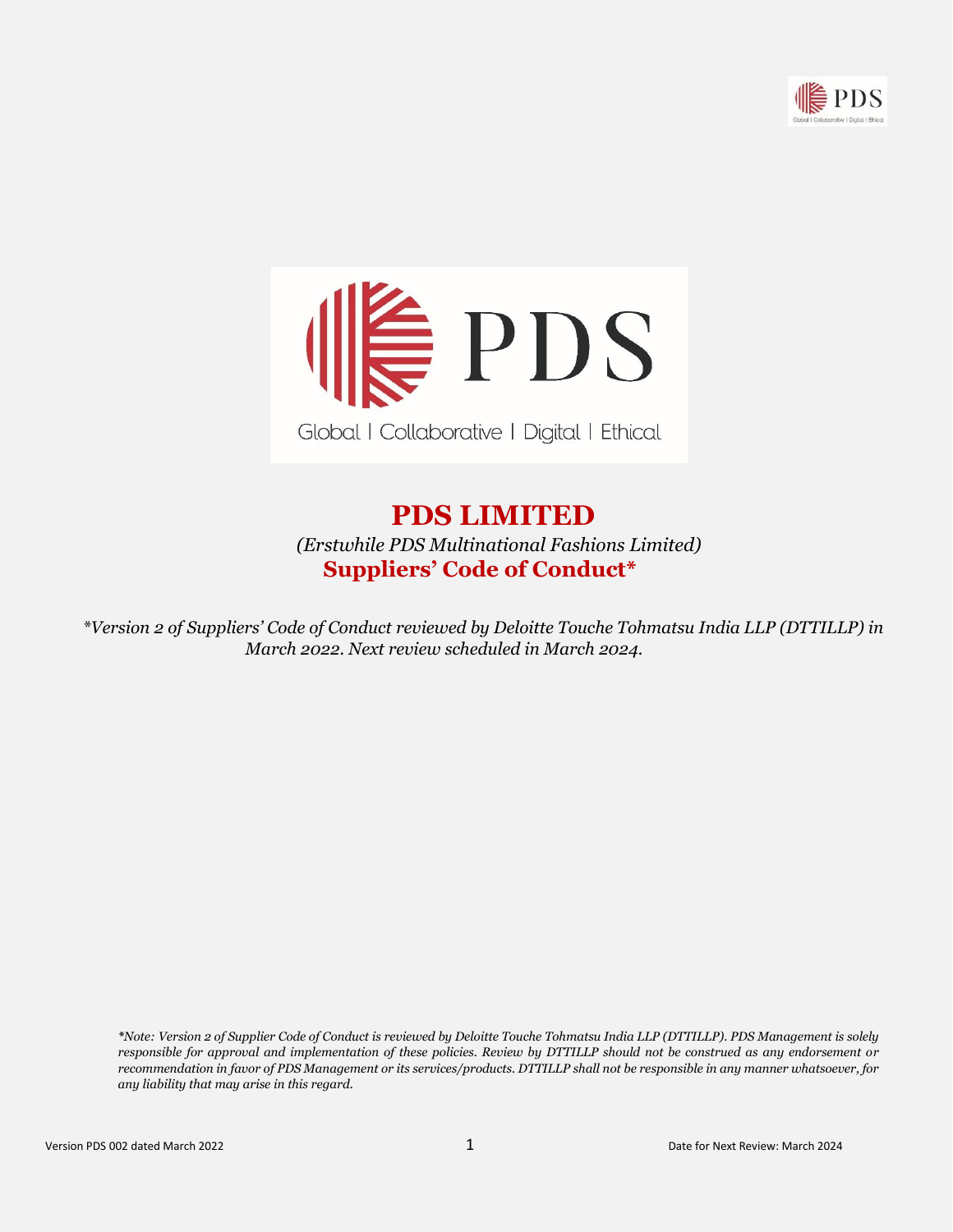

# **Table of Contents**

| 1.  |  |
|-----|--|
| 2.  |  |
| 3.  |  |
| 4.  |  |
| 5.  |  |
| 6.  |  |
| 7.  |  |
| 8.  |  |
| 9.  |  |
| 10. |  |
| 11. |  |
| 12. |  |
| 13. |  |
| 14. |  |
| 15. |  |
| 16. |  |
| 17. |  |
| 18. |  |
| 19. |  |
| 20. |  |
| 21. |  |
| 22. |  |
| 23. |  |
| 24. |  |
| 25. |  |
| 26. |  |
| 27. |  |
| 28. |  |
|     |  |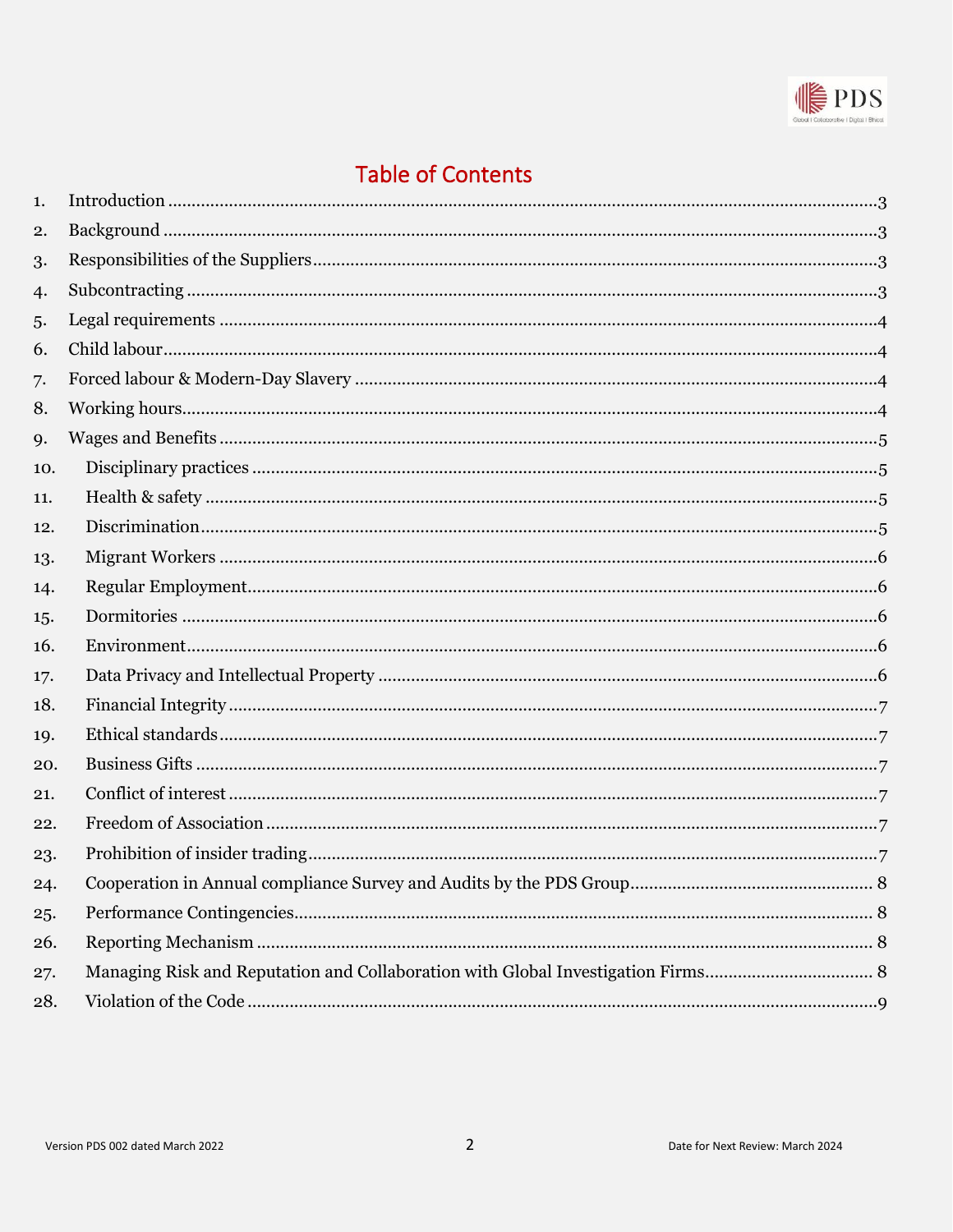

## <span id="page-2-0"></span>**1. Introduction**

PDS Limited (Erstwhile PDS Multinational Fashions Limited), its Subsidiaries, Affiliates and Joint Ventures (collectively known as the "PDS Group") are committed to driving responsible business practices that uphold human rights, protect the environment, conserve resources, and build improved livelihoods in our company and supply chain. This manual provides guidelines for any company or individual working on behalf of PDS Group to adhere to this commitment and outlines the values and standards expected by PDS Group from its Supplier.

## <span id="page-2-1"></span>**2. Background**

- 2.1 Our Supplier Code of Conduct ("this Code") is derived from the values and standards set by our customers, more particularly the Declaration of Human Rights and many of the ILO core conventions as well as insights and guidance from external or interested parties. Wherever our customer policy on sourcing is not defined, our group has set up clear standards, which are subject to Zero Tolerance Violation (ZTV).
- 2.2 This commitment must also be reflected in the relationships we maintain with suppliers. It will be our earnest endeavour to meet all the aspects of our buyers' code of conduct. We will only work with such factories, which are approved by our buyers. In addition to that, we explicitly state our expectations below which will also be part of our sourcing guidelines. The continuity and further development of successful business relationships depend largely on a shared commitment to integrity and social responsibility.
- 2.3 While we expect our suppliers to commit to meeting the standards set out within this code of conduct, or local laws as minimum standards, Suppliers are further encouraged to continue to develop their own practices to improve performance to go above and beyond these requirements in efforts to provide greater protection for their workers and the communities in which they operate as well as provide safe workplaces, respect human rights, and enable environmental protection.
- 2.4 Suppliers for the purposes of this Code, who we expect to comply with the standards set down herein, shall include all third parties who act for, on behalf of, or together with PDS Group. These include, among others, suppliers, sales partners, consultants, agents, subcontractors, minority shareholders, sales representatives, and freelance collaborators.

# <span id="page-2-2"></span>**3. Responsibilities of the Suppliers**

- 3.1 The supplier will make this Code available to workers and its Suppliers/Sub-Contractors to ensure that they are aware and committed to meeting all requirements set forth.
- 3.2 The supplier should assign responsibility for administration of this Code to an identified individual or team who have adequate skills and training to ensure all requirements are met and maintained
- 3.3 PDS Group is committed to maintaining an ethical supply chain. Our Suppliers and Third Parties onboarded by our Suppliers shall embody our principles and values in their business operations. Our Suppliers should communicate the requirements of this Code to the Third Parties onboarded by them.

# <span id="page-2-3"></span>**4. Subcontracting**

At PDS Group, unauthorized subcontracting is considered a ZTV. No Supplier shall subcontract any aspect of production without prior information to and approval from the PDS Group. If it is determined that there is any violation based on the investigation conducted by PDS Group, then remediation measures will be put into place, and the violation may also result in disciplinary action, which may include financial penalties, civil or criminal proceedings and delisting of such factories. Any subcontractor onboarded by a Supplier with the prior permission of PDS Group shall have to adhere to this Code.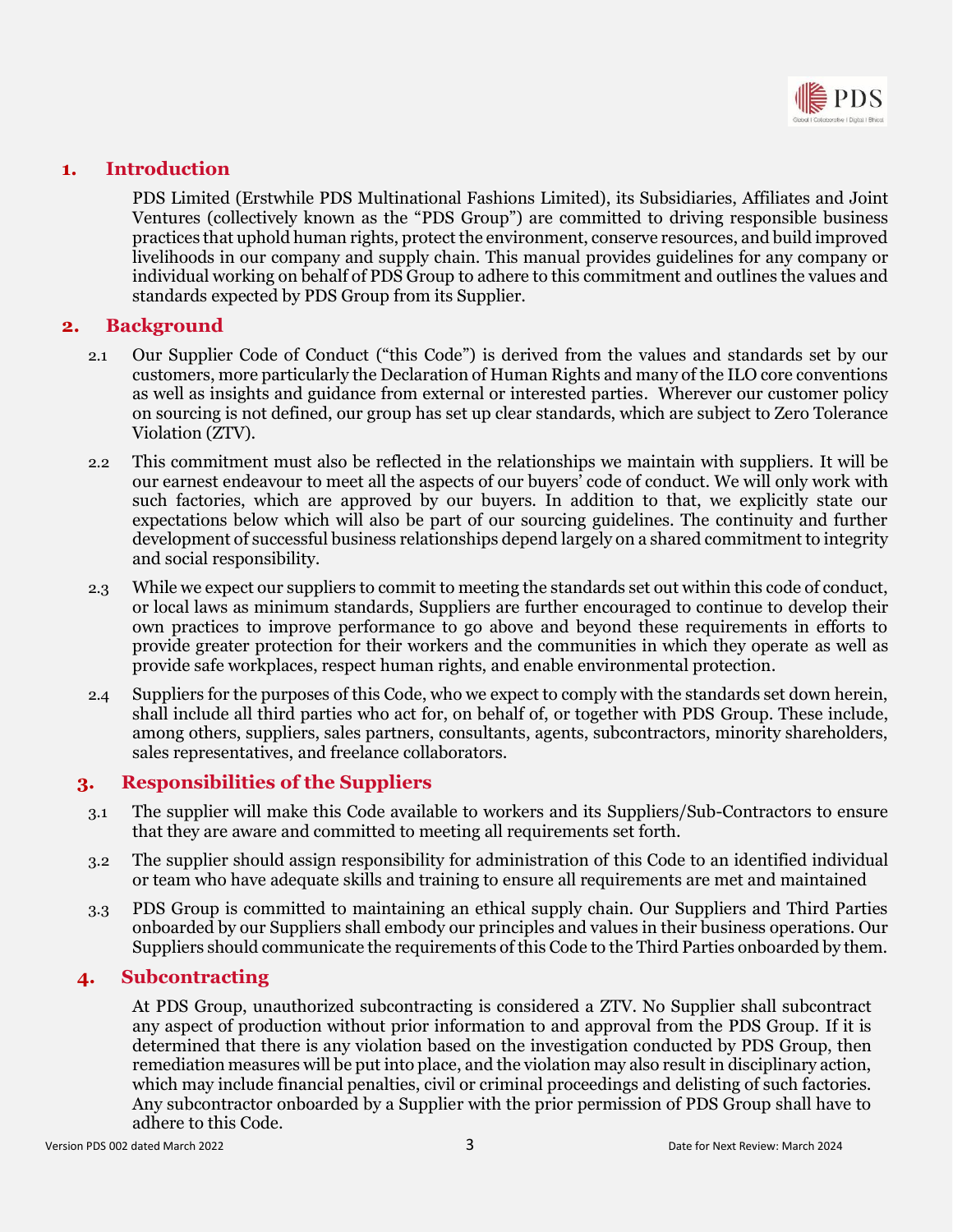

# <span id="page-3-0"></span>**5. Legal requirements**

- 5.1 The observance of all applicable laws and regulations is a matter of course for us. We also expect this from our suppliers. This is the only way in which a trusting and long-term business relationship can be ensured. In specific countries, business areas or markets, stricter rules than those described in this Code may be in place. In such cases, the stricter rules are to be applied.
- 5.2 There are national and international laws that regulate the import, export and domestic trade of goods, technologies or services, the handling of specific products, and payments. Adequate procedures must be used to ensure that transactions with third parties do not violate current economic embargoes or regulations of trade, import and export control or regulations for the prevention of terrorism financing.

## <span id="page-3-1"></span>**6. Child labour**

- 6.1 Use of Child labour will not be tolerated. We will not work with such suppliers who employ workers lesser than 15 years of age. No worker shall be younger than the mandatory school going age in the respective countries of operation. If the local law stipulates a higher minimum age than 15 years, then the more stringent limit shall be applicable. However, as per the prevailing local laws, we will support workplace apprenticeship programs if it is a part of the educational program of young people in the country.
- 6.2 Workers who are less than 18 years of age shall not be employed to work night shifts or perform hazardous work.
- 6.3 Employing child labour is a ZTV. If it is determined that there is any violation based on the investigation conducted by PDS Group, then remediation measures will be put into place, and the violation may also result in disciplinary actions, which may include financial penalties, civil or criminal proceedings and delisting of such factories.

## <span id="page-3-2"></span>**7. Forced labour & Modern-Day Slavery**

- 7.1 We will not work with any factory or organization, which engages in, forced or bonded labour or Modern-Day Slavery in any contracting relationships both internally and within their supply chains and other external business relationships. Forced labour in any form, subtle or overt, direct, or indirect is not acceptable. Further, employees must be free to leave the employer, provided a notice period is given.
- 7.2 Factories or suppliers must not confiscate or withhold worker identity documents or other valuable items, including work permits and travel documentation of any of its workers/ employees. No suppliers shall collect any monetary deposits or any fee from their worker, even if such fee is legally allowed in the country of operations.
- 7.3 We expect our Suppliers to establish systems for identifying and preventing human trafficking particularly among migrant workers and women throughout their supply chain.
- 7.4 Using forced labour in factories is considered a ZTV. If it is determined that there is any violation based on the investigation conducted by PDS Group, then remediation measures will be put into place, and the violation may also result in disciplinary action, which may include financial penalties, civil or criminal proceedings and delisting of such factories.

# <span id="page-3-3"></span>**8. Working hours**

8.1 We will prefer to work with suppliers who try to meet the 60-hour week limit. Whenever the regular work hour limit is exceeded, we expect the workers to be compensated per the local law for the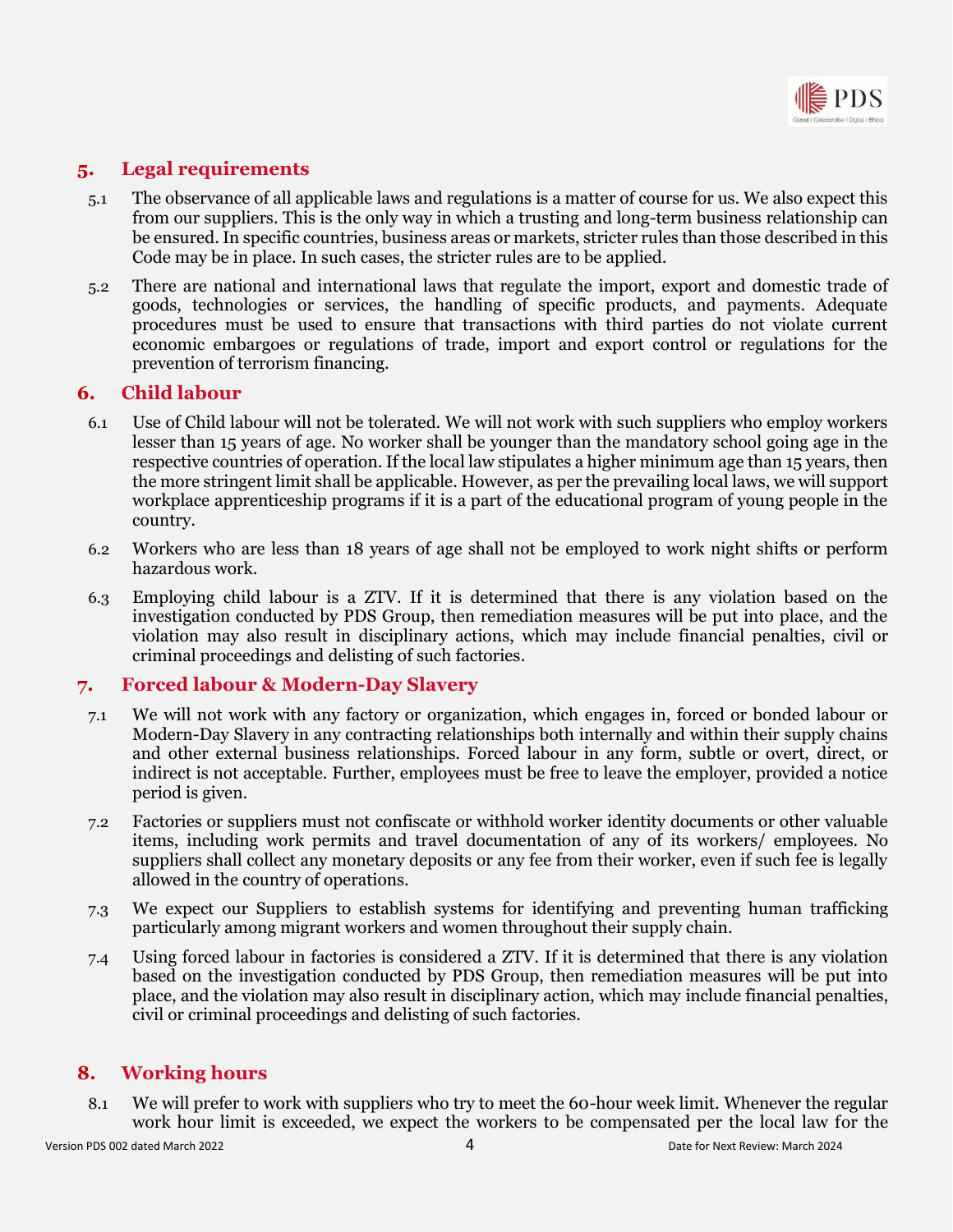

additional hours. We will accept flexibility in scheduling work hours; however, we will not use suppliers, who on a regular and systematic basis work more than the 60-hour week. All overtime should be voluntary and shall always be compensated. at a premium rate as per the applicable laws.

8.2 In addition, workers should be given one day off in seven days which should be in compliance with relevant applicable regulatory requirements.

## <span id="page-4-0"></span>**9. Wages and Benefits**

- 9.1 All employees of the Supplier shall be provided with clear, written, and understandable information about their employment terms regarding wages and benefits before they enter employment, including details of how their wages have been calculated and the particulars of their wages for the pay period concerned each time they are paid. As and when required, such details must also be provided to the employees in their native language.
- 9.2 We will only work with such suppliers who compensate their workers as per the prevailing law and provide all benefits legally due to them.
- 9.3 Deductions from wages as a disciplinary measure shall not be permitted. Any other deductions made to wages of these employees shall be made with their consent.

#### <span id="page-4-1"></span>**10. Disciplinary practices**

We expect all our suppliers to establish a clear disciplinary action procedure in line with the local laws. We will not work with factories whose employees use abusive language, or practice corporal punishment, in the form of mental or physical abuse or any coercive practice in any form against workers. Further, workers undergoing disciplinary action must have the right to representation by a Trade Union or Worker representative and to a fair appeal.

#### <span id="page-4-2"></span>**11. Health & safety**

- 11.1 We will engage only with such factories that provide their workers a safe and healthy work environment. Suppliers must ensure that they and/or their suppliers abide by all applicable local laws, directives and regulations relating to health and safety in the workplace (for example, adequate lighting, Sanitary workplace, clean toilet, access to potable water, etc.,). Suppliers shall also be responsible conducting fire safety and emergency precautionary practices.
- 11.2 Suppliers must provide regular health and safety trainings to all their employees and make provision for first aid and trained personnel on site. Suppliers must adhere to the above requirements in any other location other than the workplace where production or work is undertaken, and they must also implement any amendments to these laws, directives, or regulations.
- 11.3 Factories must ensure that any production processes are carried out in buildings that are certified for commercial operations. Suppliers should maintain evidence of all legally required electrical, building and construction permits and policies Further, in case of a disruption of business operations, factories must have a business continuity plan to continue operations without compromising on the health and safety of the employees.

#### <span id="page-4-3"></span>**12. Discrimination**

While being cognizant of cultural, religious, and other differences, we firmly believe that workers should be given an opportunity to work based on their skills only. Race, national or ethnic origin, gender, pregnancy, marital or parental status, age, disability, religion or belief, sexual orientation shall not be a part of the process used to decide employability. In addition, Suppliers shall ensure that no exploitation of any vulnerable group (e.g., migrant workers). Our suppliers shall maintain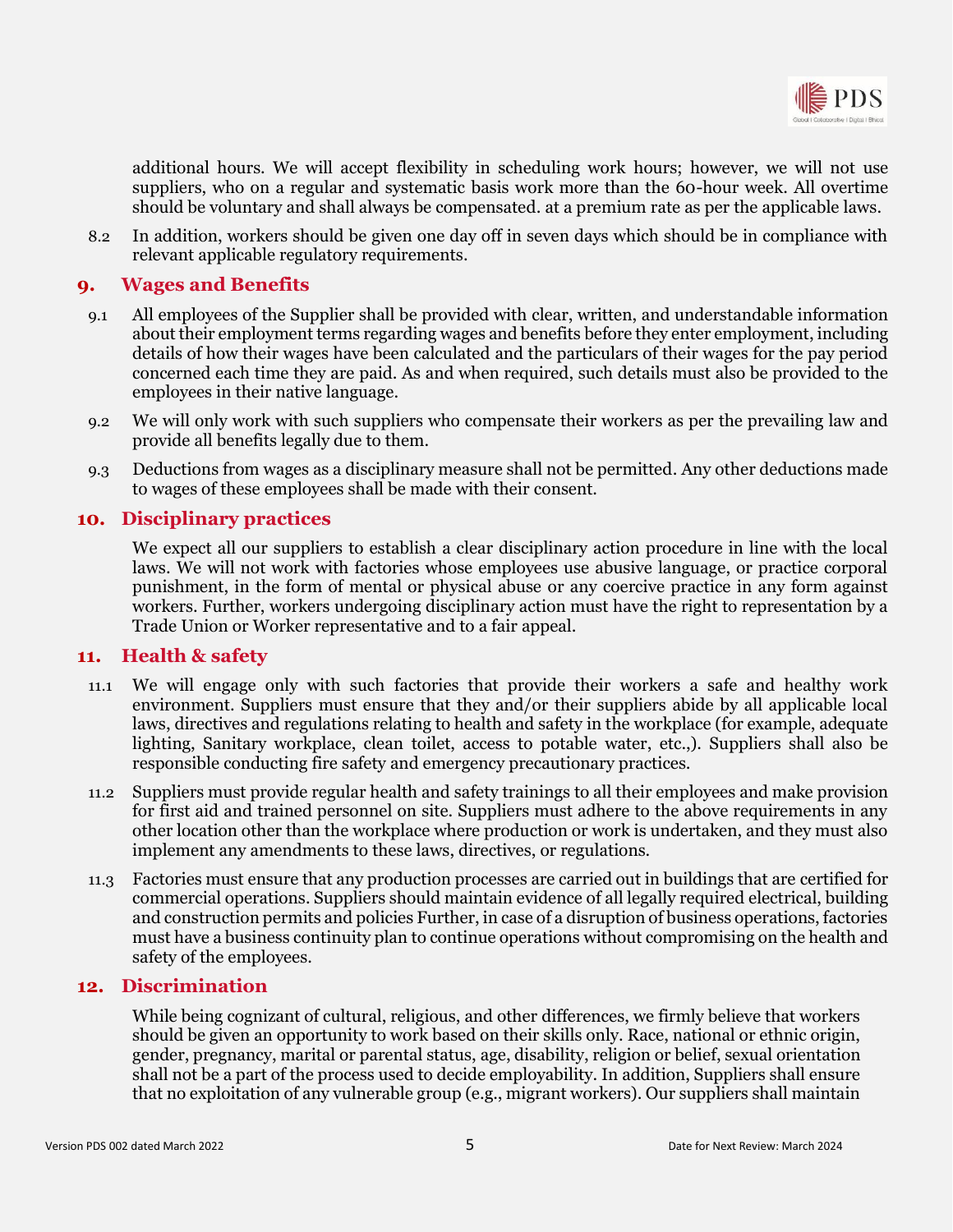

a respectful and dignified relationship with their employees, free from harassment, bullying or intimidation.

## <span id="page-5-0"></span>**13. Migrant Workers**

Migrant workers should be employed in compliance with all principles of responsible recruitment, including the prohibition of extortion of any recruitment fees and related costs from the workers, complete and transparent communication of all employment terms in native language, etc. Further, suppliers shall use registered or licensed recruitment agencies when recruiting migrant employees. Suppliers and any recruitment agencies used by them must review all relevant documentation to ensure that workers are legally permitted to work in that jurisdiction. Migrant workers should have the freedom to leave factory premises/housing facilities provided by the Suppliers.

## <span id="page-5-1"></span>**14. Regular Employment**

To the extent possible, all employees shall be provided regular employment relationships under applicable labour and social security laws instead of using contracted labour, sub- contracting, or part time contract arrangements

## <span id="page-5-2"></span>**15. Dormitories**

Any business partner providing residential facilities to their workers should ensure that it is safe and hygienic.

#### <span id="page-5-3"></span>**16. Environment**

- 16.1 Our suppliers should ensure that their work process does not affect the environment adversely in any way. While it is expected of all our suppliers to meet all legal requirements on all environmental aspects, they should also continuously strive to go beyond just meeting the law.
- 16.2 We expect from our suppliers responsible sourcing and use of natural resources.
- 16.3 If the factory is required to manage dyes, solvents, detergents, or any other chemicals which may be harmful to the environment, then the Suppliers must comply with all applicable regulations for safe management of chemical and hazardous substances and implement systems particularly for the storage, handling, and disposal of such substances. Additionally, employees shall be given training on handling such materials and the Suppliers shall maintain proper records and SOPs related to such management system.
- 16.4 Suppliers must establish procedures for responsible consumption of resources especially water and energy.

## <span id="page-5-4"></span>**17. Data Privacy and Intellectual Property**

- 17.1 When collecting, storing, processing, or transferring personal data (e.g., name, address, telephone number, date of birth, health information) relating to employees, customers or other third parties, our suppliers shall take great care and maintain strict confidentiality, while also observing applicable laws and rules.
- 17.2 Suppliers shall be responsible for protecting the intellectual property (e.g., trademark, logos, copyrighted content, or any other proprietary material) of PDS Group and third parties and should not use such intellectual property without prior authorization or appropriate license. Using any intellectual property without appropriate permission or license shall lead to infringement notice, damages claims and cancellation of orders
- 17.3 Suppliers shall also be responsible for the intellectual property of our Customers. Any misuse of brands, trademarks, logos, intellectual property of our customers or products manufactured on behalf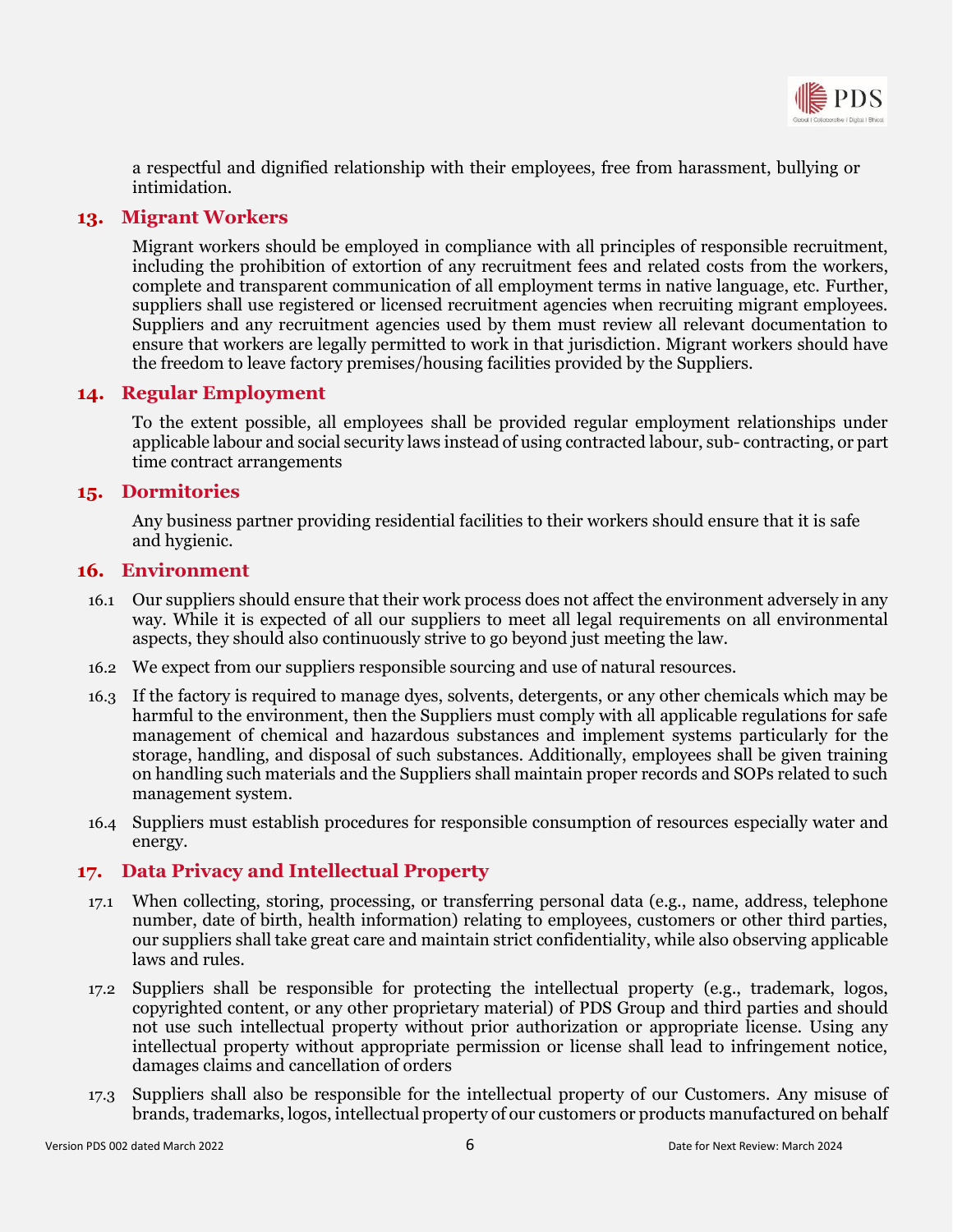

of our customers shall be considered a violation of this Code of Conduct and would lead to action which may include civil or criminal proceedings.

#### <span id="page-6-0"></span>**18. Financial Integrity**

Business transactions, assets and liabilities will be recorded and documented in accordance with legal requirements. Documents relevant to financial reporting may not knowingly include incorrect or misleading entries. Any balance sheet manipulation is prohibited.

### <span id="page-6-1"></span>**19. Ethical standards**

We will try to identify and work with such organizations whose ethical standards are not divergent from ours. For our suppliers, any form of active or passive corruption is prohibited, irrespective of whether it concerns public officials or occurs in other business dealings. Our suppliers shall only grant benefits (e.g., invitations or gifts connected with publicity measures, donations, or sponsorships) to the extent permitted by law. Every form of fraud (e.g., fraud, embezzlement, theft, misappropriation, tax evasion or money laundering) is prohibited, regardless of whether company assets or supplier's assets are affected.

#### <span id="page-6-2"></span>**20. Business Gifts**

Suppliers are expected to adhere with relevant PDS Group gift policy before offering or providing PDS Group personnel with any gift and/or business entertainment. Gifts or entertainment should never be offered to PDS Group personnel or representatives or to any Government or Public Officials under situations that create the form of impropriety. Please refer our Anti-Bribery and Anti-Corruption Policy for additional clarity on gifting.

#### <span id="page-6-3"></span>**21. Conflict of interest**

This includes situations where a PDS Group employee or Business head may have an interest of any kind in the Supplier's business, whether through personal relationships, investments, directorships, or any kind of economic ties with the Supplier. In event of any conflict of interest arising at the time of empanelment or prior/post/during engagement, Suppliers are obligated to promptly disclose such situations to PDS Group and resolve it.

### <span id="page-6-4"></span>**22. Freedom of Association**

We respect the rights of workers to join an association of their choice and their right to Collective Bargaining. We will work with such suppliers who share this belief, and they should ensure that workers who participate or associate with such movements are not discriminated against. No Punitive action should be taken against such workers for being a part of such association or movement as long as they do not violate any of the local laws.

## <span id="page-6-5"></span>**23. Prohibition of insider trading**

Our suppliers must not indulge in any form of insider trading nor abet others, including immediate family, friends, or business associates, to derive any benefit from access to and possession of price sensitive information that is not otherwise available in the public domain. Examples of such circumstances include, among other things, profit increases or drops, major contracts, plans to merge with or acquire a company, significant new products, or personnel changes in a company's leadership. If our suppliers know such information, they will deal with it in accordance with the provisions on insider trading.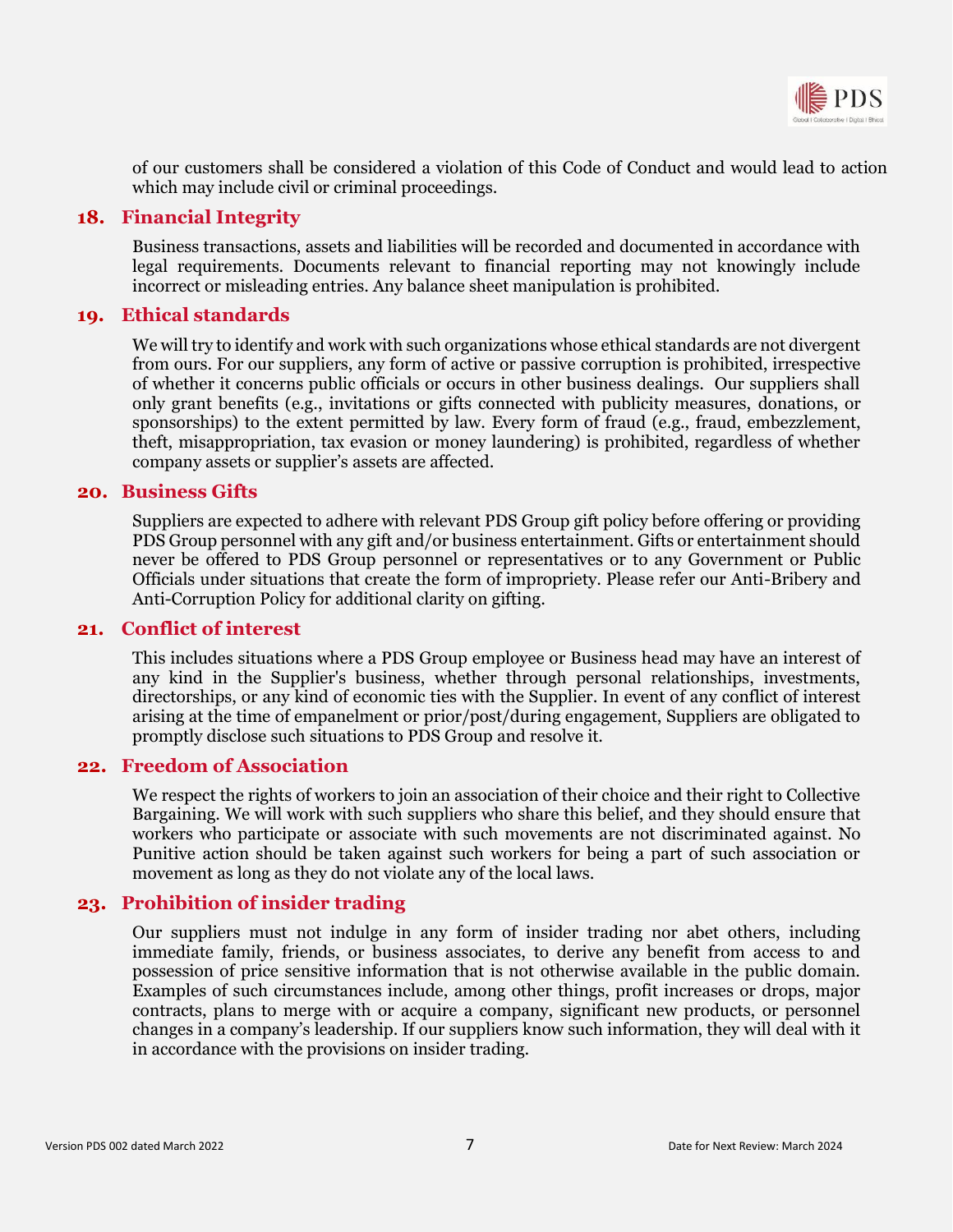

# <span id="page-7-0"></span>**24. Cooperation in Annual compliance Survey and Audits by the PDS Group**

- 24.1 PDS Group may perform annual compliance surveys to check compliance with this Supplier Code of Conduct. However, PDS Group expects that suppliers will actively audit and appraise their day-today management process in line with the PDS Group Code of Conduct.
- 24.2 The supplier is expected to be fully transparent (open and honest) regarding its implementation of and compliance with the Code. Documentation will be maintained in an original, unaltered condition. Information and documents may not be falsified or misrepresented. The supplier is required to provide details of all its suppliers providing input or work for manufacturing PDS Group products, upon request.
- 24.3 The supplier should make every effort to cooperate and assist PDS Group's efforts to verify and audit social and environmental standards and remediate findings adequately.

#### <span id="page-7-1"></span>**25. Performance Contingencies**

Suppliers shall notify PDS Group as soon as reasonably possible if it becomes aware that action connected with the supplier's performance of the Services could reasonably be considered to affect PDS Group's business and/or reputation.

#### <span id="page-7-2"></span>**26. Reporting Mechanism**

Any reported incident of suspected violation/s of the Code of Conduct will be appropriately investigated and suitable action will be taken by PDS Group. The reporter may remain anonymous and report the suspected violation/s of the Code through any of the mediums given below

- Make a report- Please click on the link below and go the section "make a report" and report any suspected violation. Link - [www.pdsmultinational.ethicspoint.com](http://www.pdsmultinational.ethicspoint.com/)
- Call and report Please click on the link below and use the drop down to retrieve the relevant country number where you would like to report. These tolls free may be dialled and the incident be reported. Link - www.pdsmultinational.ethicspoint.com
- Email You can email any suspected violations to the email id given below: Email ID whistleblower@pdsmultinational.com

## <span id="page-7-3"></span>**27. Managing Risk and Reputation and Collaboration with Global Investigation Firms**

- 27.1 PDS Group believes in a fair and unbiased investigation process.
- 27.2 To strengthen our governance, PDS Group has partnered with two internationally recognized global investigation companies i.e., Control Risk and FTI Consulting, who will assist in managing risk and conducting independent investigations, as required, across multiple geographies, covering key business locations for PDS Group.
- 27.3 These firms will support PDS Group by offering services like fact-based fraud investigations, compliance audits / compliance quality reviews, multi-jurisdictional asset tracing, Third Party due diligence, and business intelligence, among other services.
- 27.4 PDS Group remains committed to creating a secure, compliant, and resilient organization and will enter into new partnerships with additional global investigation firms, as required.